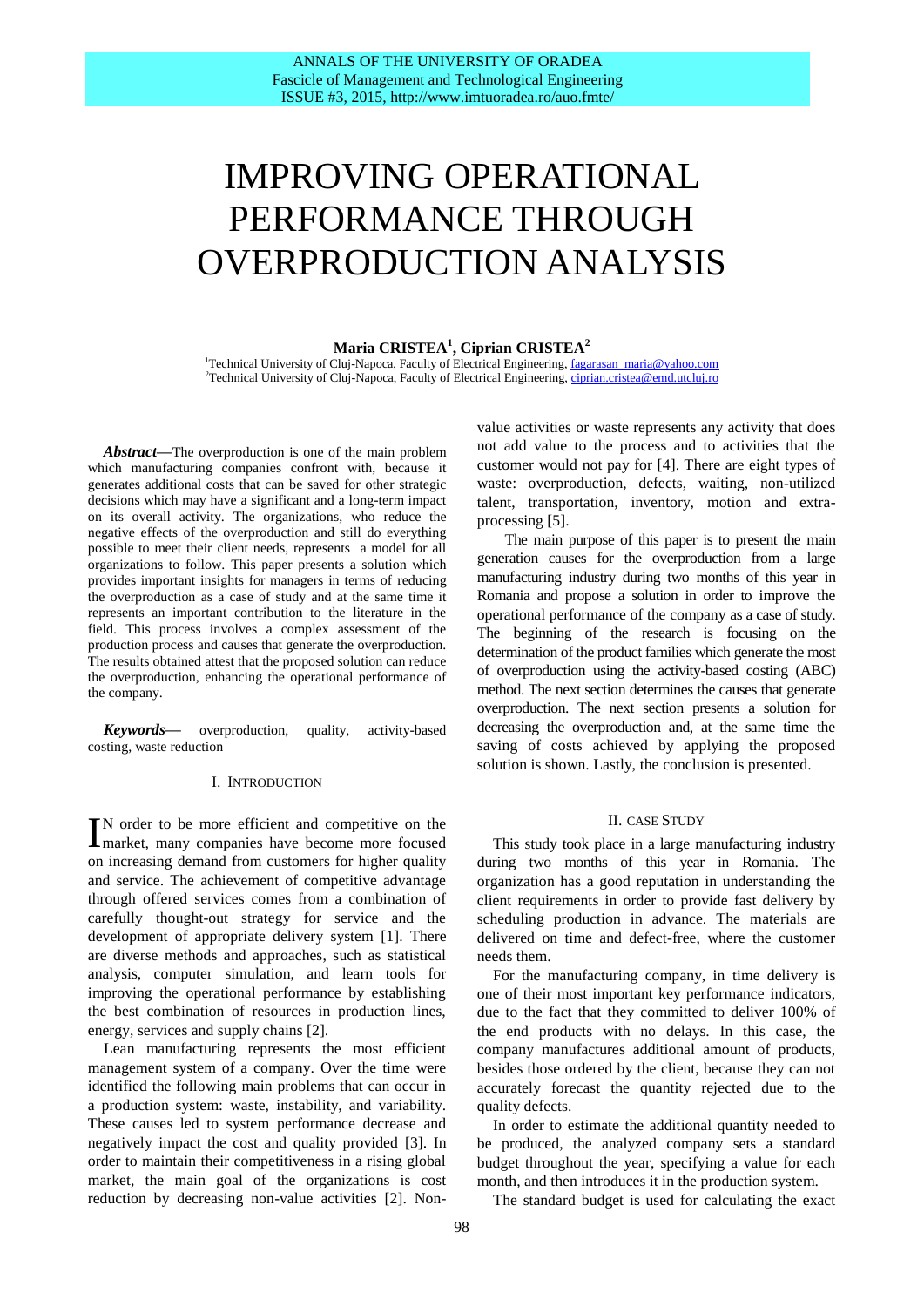quantity needed to be manufactured so that the clients order can be closed.

The order can be closed in three situations:

- *1) With negative tolerance – which means that the client has agreed to receive smaller amount than in his order (e.g. 10% less than the quantity ordered);*
- *2) With nominal value – the quantity delivered is equal with quantity ordered;*
- *3) With positive tolerance – the client agreed to receive larger amount than in his order (e.g. 5% more than the quantity ordered).*

However, there are situations in which for different reasons, the company produces more than it is necessary, so all the products remained after delivery are categorized as overproduction.

The remained products generate additional costs, which can be reduced. To achieve this goal, an overproduction analysis was conducted, based on two stages:

*1) Determination of the product families which generate the most overproduction using ABC method – the products of the company were grouped in product families based on the chemical composition of the material, technical measures and the presence of quality tests.* 

The overproduction generated was calculated for each product family and in this stage only the first three of them were submitted for the analysis. The product families chosen by applying ABC method generate almost 80% of the total overproduction and are presented in Table I.

| <b>TABLE</b> I<br>PRODUCT FAMILIES THAT GENERATE THE MOST OVERPRODUCTION |                          |                        |                                           |  |  |  |  |  |
|--------------------------------------------------------------------------|--------------------------|------------------------|-------------------------------------------|--|--|--|--|--|
|                                                                          | <b>Product</b><br>family | Overproduction<br>[kg] | <b>ABC</b><br>$\lceil \sqrt[9]{6} \rceil$ |  |  |  |  |  |
|                                                                          | x                        | 131.357                | 29,18                                     |  |  |  |  |  |
|                                                                          |                          | 121.768                | 27,05                                     |  |  |  |  |  |
|                                                                          |                          | 90.555                 | 20.12                                     |  |  |  |  |  |

- *2) Determination of the causes that generate overproduction – after analyzing all the orders received by the company during the analyzed period (two months), there were identified four causes that generate overproduction:*
- *a) Quality – rate rejection is lower than standard budget (quality defects of the products manufactured are lower than the quality defects forecast for these products);*
- *b) Launching – after the production system returned the exact quantity needed to be manufactured, in order to avoid possible delays, it was decided to add another quantity, just to be sure that all the products are delivered in time;*
- *c) Re-rolling – there are some cases in which rate rejection is greater than standard budget, therefore it is necessary to launch additional material in order to*

*obtain the products needed to close the client's order. Because of the equipment's limitation, the quantity rerolled is greater than the one needed to close the order, resulting overproduction.*

*d) Other causes - which include misunderstandings regarding the quantity that needs to be launched or rerolled. This happens when it is possible to use the instock products for another order, but, for example the products are not found in time and the material is already used for the work in progress.*

Each cause generates overproduction, which is illustrated in fig. 1, but the Quality is responsible for over 50% of the total overproduction, so this cause is the subject for the overproduction analysis conducted in this study.



Fig. 1. Causes that generate overproduction

The solution identified for reducing the overproduction was the standard budget decreasing, which aims the reduction of achieved production simultaneously with the overproduction. The standard budget represents the additional amount that has to be produced to cover the qualitative failure from production lines, in order to deliver in time the required mix of products. The standard budget is proposed before the production process begins and it is calculated as a percentage of the amount ordered by the client, being determined based on last year rejection rate. The established standard budget for the analyzed two months was 1,64.

The real budget is a component of the standard budget and it is calculated when production process ends. It represents the precise additional amount that has to be produced in order to cover qualitative failure from technological process. The real budget is calculated as ratio between the products that had qualitative failure and the products that were inspected. For the analyzed two month, the calculated values for the real budget were 0,74 and 0,61.

In order to study the overproduction tendency, for the analyzed two month, the proposed values for the standard budget were 1,63 and 1,62. Whereas the standard budget is directly proportional to the achieved production, along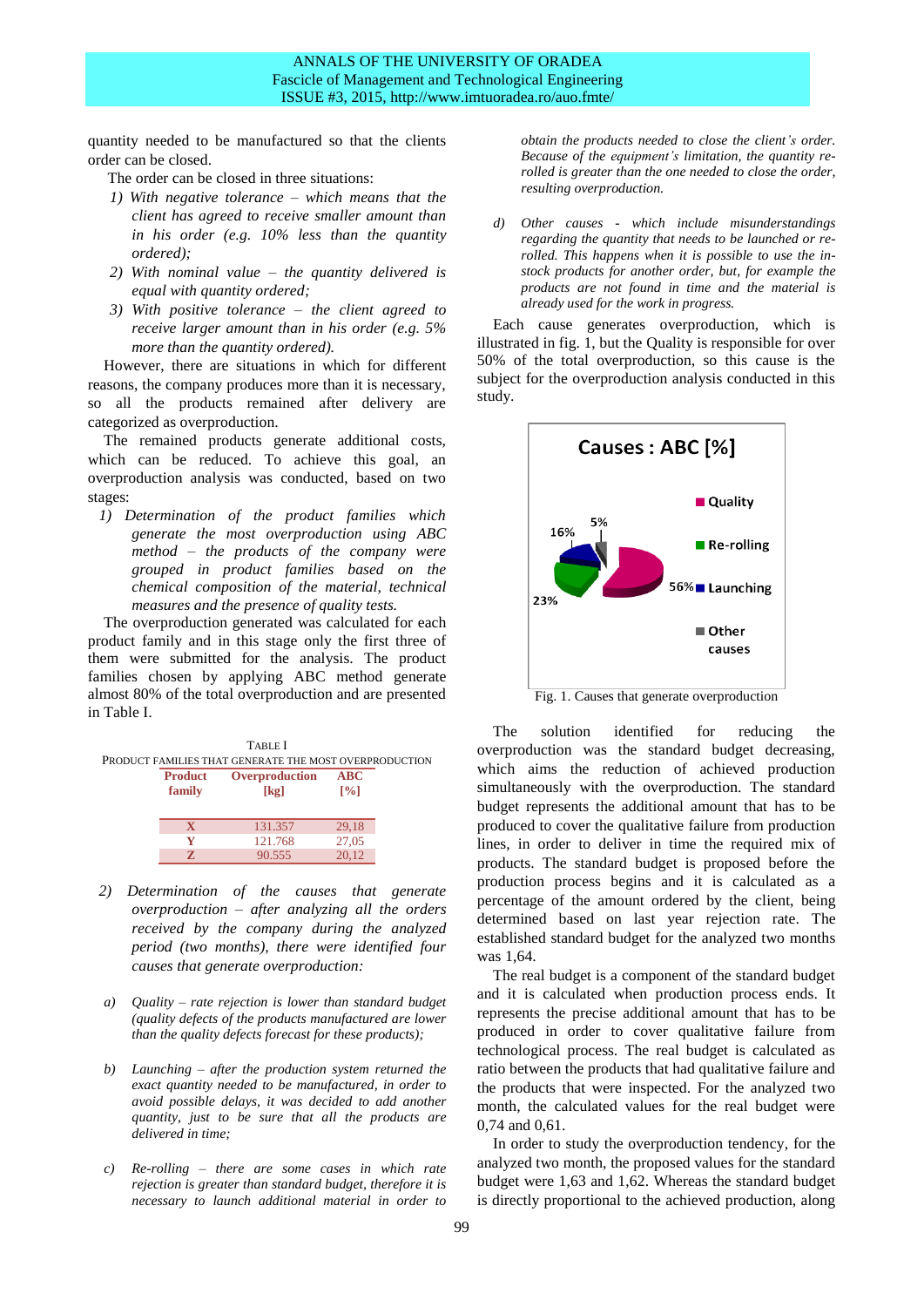with its reduction the production will decline too. This will cause re-rolling at some orders, because some of them were closed either with negative tolerance or with nominal value (the amount ordered by customer).

For determining the overproduction and the amount that has to be re-rolled when a reduction of standard budget took place, the minimum amount that has to be produced for each order was determined by applying the equation (1).

$$
Q_{\min} = T_{\text{neg}} - Q_{\text{rej}} = (Q_{\text{ord}} - Q_{\text{neg}}) +
$$
  
( $Q_{\text{prod}} - Q_{\text{liv}} - Q_{\text{extra}}$ ) (1)

where:

 $Q_{min}$  – the minimum amount that has to be produced (the amount before being processed on production line);  $T_{\text{neg}}$  – the minimum amount by which the order can be closed (the amount being processed on production line); *Qrej* – qualitative failure; *Qord* – the ordered amount;  $Q_{neg}$  – negative tolerance accepted by customer;

*Qprod* – the amount being processed on production line;

 $Q_{div}$  – the delivered amount;

*Qextra* – overproduction.

For determining the quantity that would be produced in case of reducing the standard budget (*Qprod1*), the amount of production (*Qprod*) was multiplied with the new standard and it was divided by the old standard budget. The delivered amount to each customer was determined by applying the equation (2).

$$
Q_{\text{liv1}} = Q_{\text{prod1}} - Q_{\text{rej}} \tag{2}
$$

where:

 $Q_{livl}$  – the delivered amount to the customer where a reduction in standard budget took place;

*Qprod1* – the amount being processed on production line where a reduction in standard budget took place.

After the delivered amount to each customer was determined there are the following cases:

1)  $Q_{div} \geq Q_{div}$ , the order can be closed and overproduction is generated;

2)  $Q_{div} \geq T_{neg}$ , the order is closed with negative tolerance or to nominal value. No overproduction is generated and no re-rolling is needed;

3)  $Q_{livI} \leq T_{neg}$ , the order can not be closed because rerolling is needed.

The overproduction is calculated only for the orders that did not need re-rolling, by applying the equation (3).

$$
Q_{\text{extra1}} = Q_{\text{prod1}} - Q_{\text{liv1}} - Q_{\text{rej}} \tag{3}
$$

where:

*Qextra1* – the overproduction due to the new standard budget.

The re-rolling is determined only for the orders which

needed re-rolling to be closed, by applying the equation  $(4)$ .

$$
\mathbf{Q}_{\text{rel1}} = \mathbf{T}_{\text{neg}} - \mathbf{Q}_{\text{prod}}
$$
(4)

where:

 $Q_{\text{rel1}}$  – the amount that has to be re-rolled so that the order can be closed.

The results of the analysis are compared with standard budget, being presented in Table II.

TABLE II

| FINAL RESULTS OF THE OVERPRODUCTION ANALYSIS |                        |                                                          |                          |                         |  |  |  |  |
|----------------------------------------------|------------------------|----------------------------------------------------------|--------------------------|-------------------------|--|--|--|--|
| <b>Standard</b><br>budget<br>[%]             | Overproduction<br>[kg] | <b>Diminished</b><br>overproduction<br>$\lceil\% \rceil$ | $Re-$<br>rolling<br>[kg] | $Re-$<br>rolling<br>[%] |  |  |  |  |
| 1,64                                         | 44.737                 |                                                          | 1.581                    | 0,45                    |  |  |  |  |
| 1,63                                         | 38.592                 | 14                                                       | 9864                     | 22                      |  |  |  |  |
| 1,62                                         | 32.907                 | 26                                                       | 18423                    | 41                      |  |  |  |  |

Overproduction and re-rolling tendency are illustrated in fig. 2. The analysis reveals that if the standard budget decreases, then the re-rolling will increase at a higher pace than overproduction decrease. This means that are many orders that have been closed either with negative tolerance or to nominal value.



Fig. 2. Overproduction and re-rolling trend

Once the standard budget decreases, the production also declines, so the orders can not be closed with the first time rolled amount. Therewith, this analysis shows that many orders present restrictive tolerance and, due to the instability of the system (qualitative failure from production lines can not be accurately predicted) either overproduction is generated or re-rolling is required for an order to be closed.

In order to determine the cost of an overproduction ton, the first two representative orders, for every product family, from overproduction (*Qextra*) point of view were identified. The inefficiency generated by overproduction (the added value by the company for the manufactured products) is calculated for every order, by applying the equation (5).